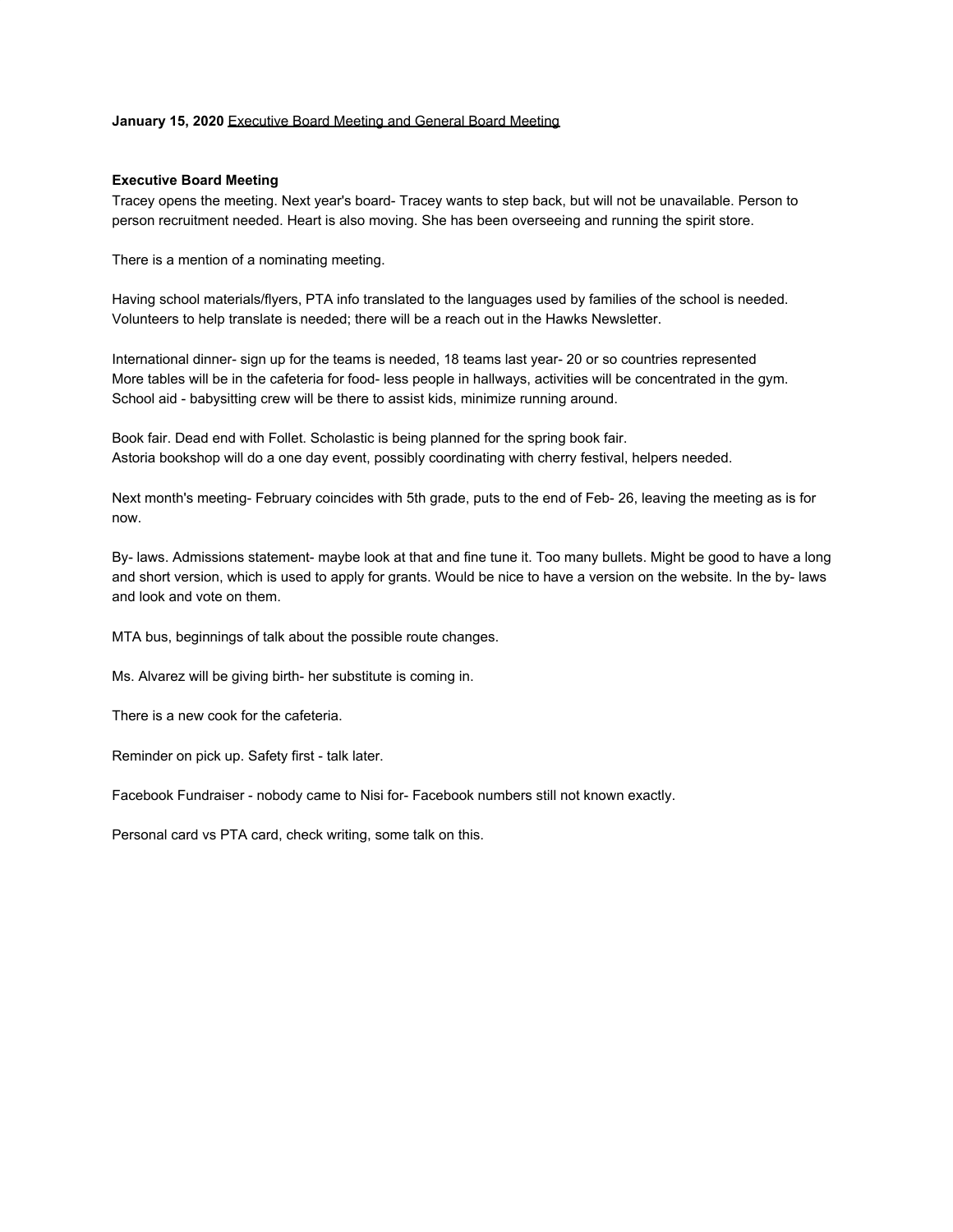## **PTA GENERAL MEETING, January 15, 2020, 8:40 AM, PS/IS 217 School Cafeteria**

ShIrt folding, people who joined the meeting, were asked to help fold, thanks!

Heart (a 2nd grade parent and who runs the Spirit Store) is moving- need someone to oversee the spirit store.

Motion to approve minutes. A copy of past minutes were available for members to review during the meeting. Minutes available at every meeting. Can contact Chenda to arrange appointments to view as well. Vote to approve, Yes.

A question from last meeting had been asked about lead testing - Answer from the custodians: pipes are flushed and approved, as per DOE protocols.

Bottle filler water fountain has to go through DOE process: 217 has the proper pipes, should be easy, process has already started.

Treasurer's report is presented.

Thank you on Facebook fundraiser. Raised about \$7000. On track with contributions and expenses- similar to last year.

Mets sale tickets soon.

Expenses approved. Some expenses explained: Studio in the School, teacher support - equipment for lounge/microwave, refrigerator

Mandana Beckman speaks Ms. Allen is back. Ms. Alveraz is having her baby next week. Mr. Clarson is subbing.

New cook (Helema) - excited about the cook. Used to be on staff before.

The residencies for the students and going well and are loved.

Reminder to have kids wash their hands; cold season.

Funds - RIOC, if you have experience writing grants please help.

Next year's exec board people are needed. Will form nominating committee in February.

K Tours have been popular. Pre-K Tour is Feb. 3rd. Another K tour after GT results are out.

Parent question: Bathroom renovations request has been put in. Can't redo all bathrooms at the same time. School is requesting funds from city council member.

Parent question: Interest in Hydroponic labs? Ms. Beckman said school is focused on getting the green roof established and isn't ready for that- needs space and time. Eventually yes.